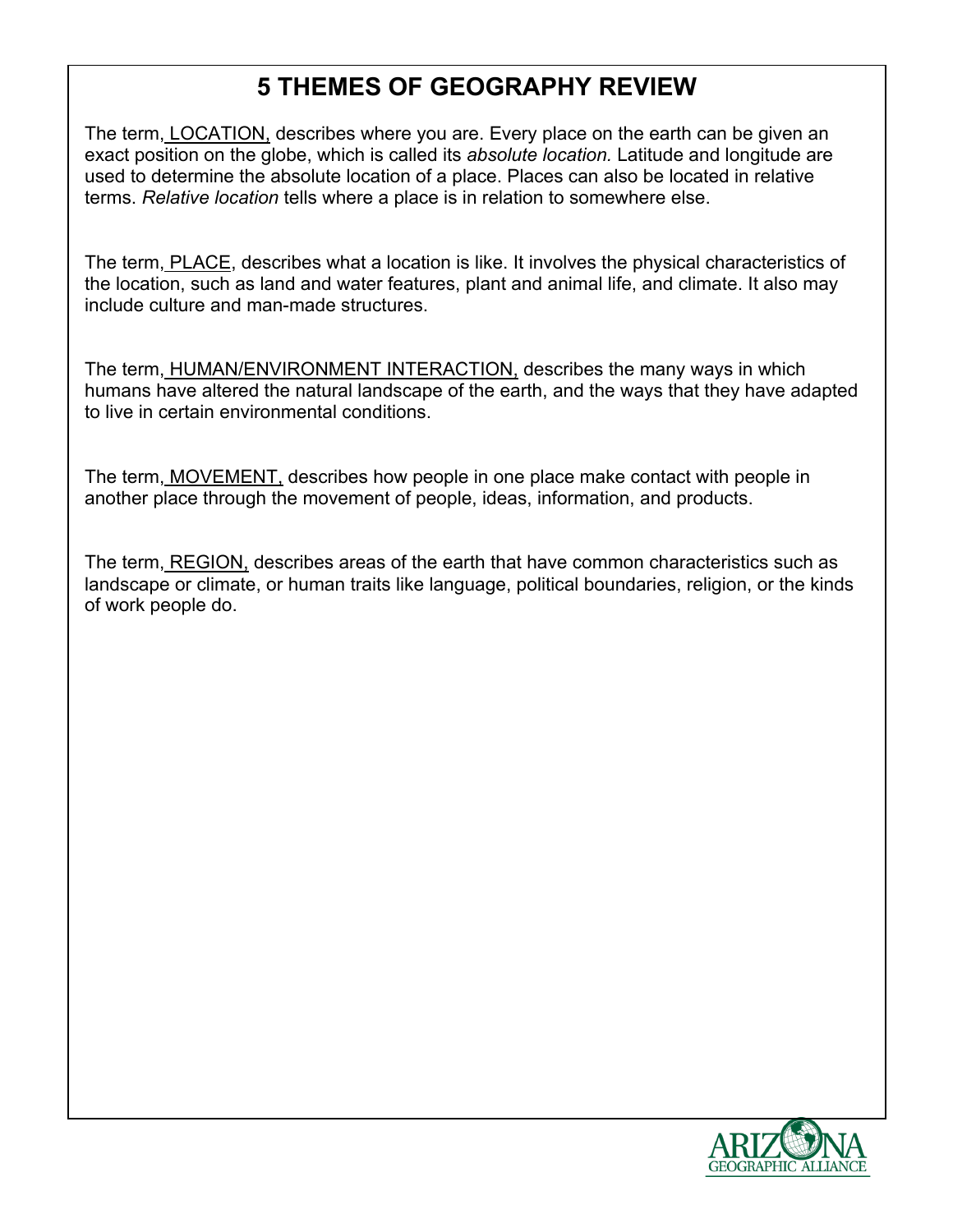## **Sample Article**

Big city life and small-town charm coexist in Tucson. Situated about 100 miles south of Arizona's bustling capital city of Phoenix with its large metropolitan area and urban sprawl, Tucson is like a younger sibling who, though quieter and a bit more laid-back, still has a lot to say for herself. From the brilliant, expansive, cloudless blue sky to the surrounding mountain ranges to the red brick buildings of the University of Arizona, Tucson has something to offer everyone.

Hiking trails pass ancient rock petroglyphs and giant saguaros, and if you are lucky, you might spot a hawk overhead or a coyote running along a dry riverbed. If shade is more to your liking, a picnic on Mount Lemmon might be in order. The mountain is cool in the summer, and skiing is available when it snows in the winter. It is not unusual to see someone skiing in shorts if there is a late snowfall in the spring. Bicycling is becoming a popular activity in Tucson. More bike lanes are being added along city streets and paths are being created in the hills for mountain biking. The Tour de Tucson bicycle race attracts people from all over the world. Hotels and restaurants are crowded, and it is possible to hear many different languages being spoken. There are many different ethnic groups in Tucson, and this diversity is celebrated in a yearly outdoor festival called, "Tucson Meet Yourself." There is food, music, dance, and examples of ethnic handicrafts available for purchase. It is a time when Tucsonans come together to appreciate each other and recognize the contributions of these different groups to the changing face of our community.

There are two important "seasons" in Tucson: summer when it is hot and the pace is slower, and winter when the "snowbirds" come to town. Snowbirds are people who spend the winter in Tucson to escape the cold weather in their home states. They bring with them their vehicles that crowd the streets, their spending money that boosts the economy (because they eat in the restaurants and shop in the stores), and their friendly personalities that appreciate what the rest of us enjoy all year long. Sometimes these winter visitors decide to move to Tucson permanently and, as a result, many communities have sprung up around Tucson that cater to mature adults. In recent years, builders have taken steps to preserve as much of the natural landscape as they can during construction, but the reality is that more people means more houses, businesses, roads, services, congestion, and a dwindling desert.

Some people come to Tucson by plane and land at the international airport. Some come by car or bus. There is an interstate that runs through the town so that someone traveling from California to the East Coast could stop in Tucson for a visit. Trains also bring people along with products from other states and countries. The Southern Pacific Railroad maintains the tracks that run in and out of town. Some people have even attempted to walk to Tucson from other places, but this is highly discouraged due to the harshness of the desert surrounding Tucson.

The southwest region of the U.S. has many interesting places to visit, but none are as unique as Tucson. If you like deserts, mountains, beautiful scenery, and interesting people; come to Tucson.

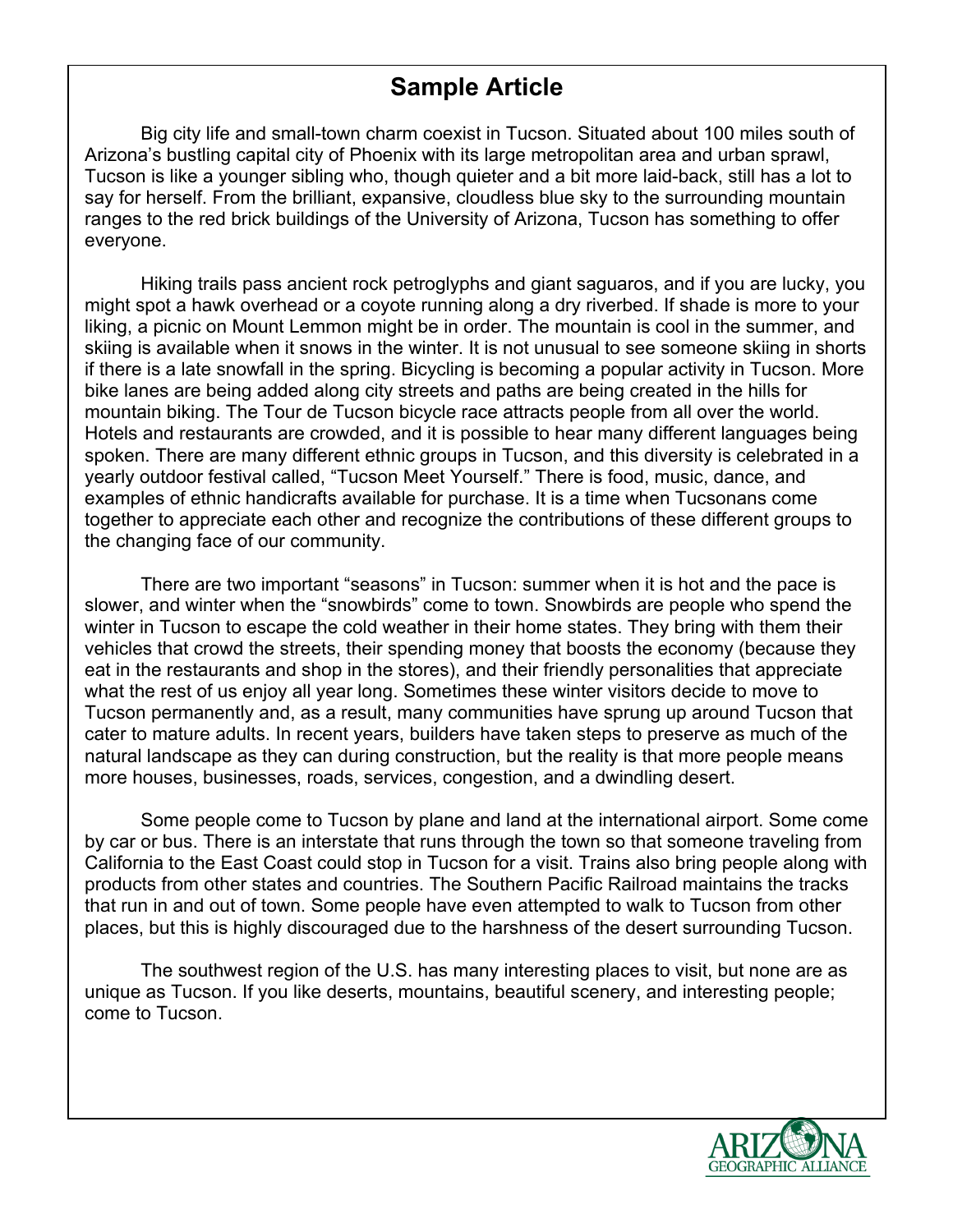## **THE 5 THEMES OF GEOGRAPHY Found in the Sample Article**

LOCATION describes where you are. Every place on the earth can be given an exact position on the globe, which is called its *absolute location.* Latitude and longitude are used to determine the absolute location of a place. Places can also be located in relative terms. *Relative location* tells where a place is in relation to somewhere else.

*Example*: The absolute location for Tucson, AZ is 32<sup>o</sup>N 111<sup>o</sup>W. The relative location for Tucson, AZ, is south, central Arizona, about 111 miles south of Phoenix, AZ, and about 60 miles north of the U.S./Mexico border.

PLACE describes what a location is like. It involves the physical characteristics of the place, such as land shape, plant and animal life, and climate. It also may include culture and manmade structures.

*Example*: Tucson, AZ, is home to the Saguaro Cactus, the Santa Catalina Mountains, coyotes, the University of Arizona, Davis-Monthan Air Force Base, and the Arizona-Sonora Desert Museum. The Mexican culture is evident in Tucson.

HUMAN/ENVIRONMENT INTERACTION describes the many ways in which humans have altered the natural landscape of the earth, and the ways that they have adapted to live in certain environmental conditions.

*Example*: Because Tucson has hot summers, most buildings are air-conditioned, and due to the mild winters, people are able to wear lightweight clothing year round. Tucson is rapidly expanding into the surrounding desert so that where there was once an expansive vista of desert, one now sees houses and office buildings.

MOVEMENT describes how people in one place make contact with people in another place through the movement of people, ideas, information, and products.

*Example*: Interstate 10 runs through Tucson carrying goods and people in and out of town. The Southern Pacific Railroad and Tucson International Airport also play their parts. Tucson is a high-tech city with satellite dishes and computers bringing information from all parts of the world.

REGION describes areas of the earth that have common characteristics such as landscape or climate, or human traits like language, political boundaries, religion, or the kinds of work people do.

*Example*: Tucson is located in the Southwest region of the U.S.A. It could also be included in the desert climate regions of the world.